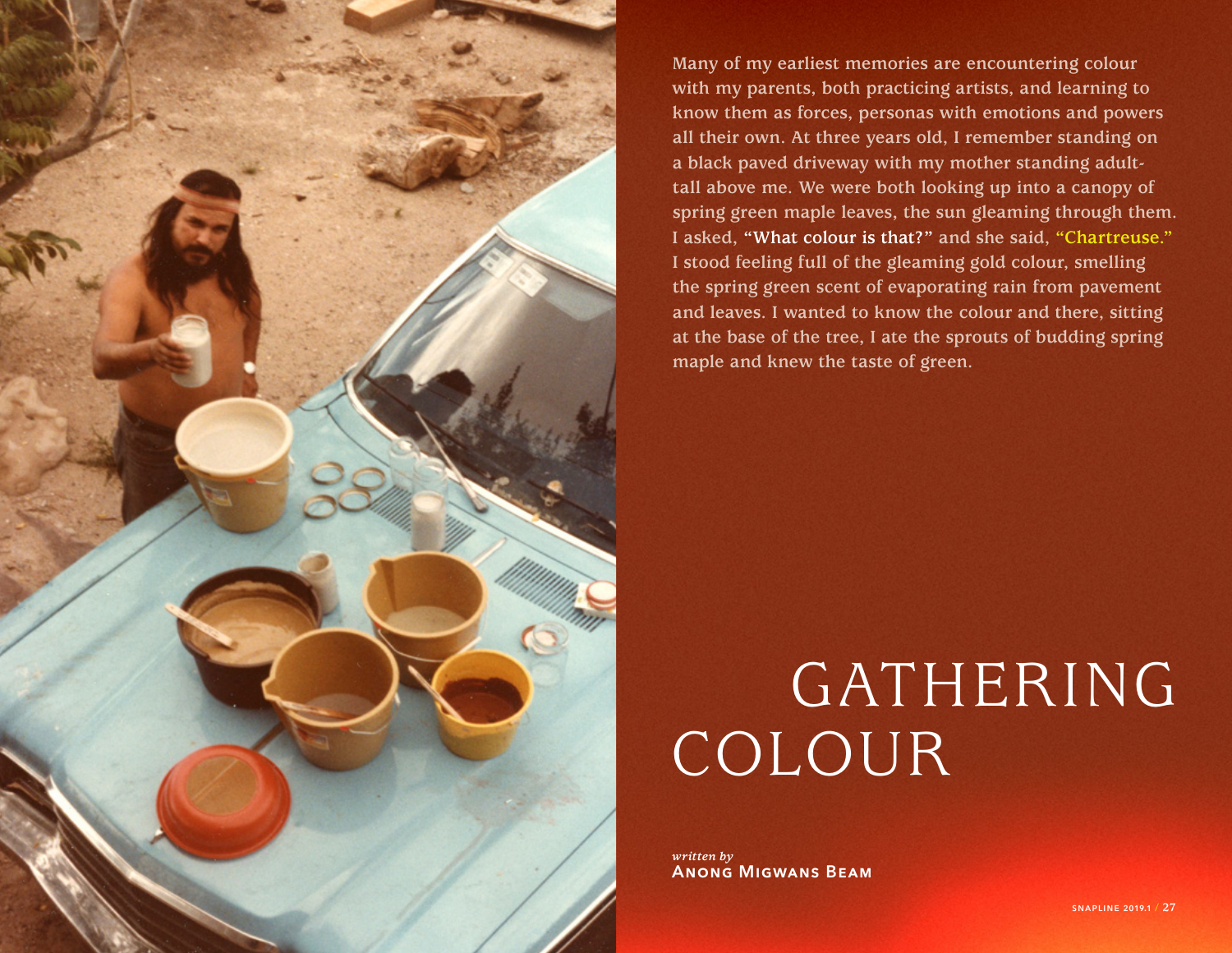



## I LEARNED HOW TO COLLECT

pigment with my father in the La Cloche mountain range close to home. He taught me how our ancestors made paint to make "mizzins" designs on rockface with hematite to share their histories, proud moments, and cautions. Now in my adult life I have returned to this practice with children of my own, experiencing making paint and colour with them. I have given myself the authority of my experience, and as a paintmaker I have decided to name all my colours in my own language. The act of paintmaking has continued to be a powerful shamanic act for myself as I learned it from my father, and now as I share it with other artists. Giving names to the colours is claiming an experience of the world, saying that it is not just the purview of European colour men and that tradition but also my own, which includes them and encompasses more, giving back to all creative people an experience of colour that grounds them in this land and all the stories it holds.

Reading lately various authors and compendiums of colour, histories, and names, I recall my experience of meeting colours. My early childhood home was an enveloping world of colours and the feelings of them. The backyard had a white picket fence with one board loose. Slipping it to the side and crawling through the soil, I came into a tented canopy under a peony bed in the neighbour's yard. Laying there flat on my back looking up at a ceiling of red/vivid/pink *giiniiande* rose-coloured peony blossoms backlit by the sun, a sky glowing this fervent colour, the smell of the flowers in the sun, the air dark and not moving, filled with the scent of garden and black earth.

Heading inside, my parents had an etching studio in the dining room, and a painting studio in the living room. The piney smell of turpentine and linseed oil. Even the Windsor and Newton silver watercolour pans my mother used in her sketchbook had a pleasant and distinctive scent. Some of these I recognise now on my journey exploring colours. A mix of

gum Arabic honey and tea tree oil runs fragrant like the smell of cut rose stems, things you think you don't know the smell of—but you do! Limestone and green shales sprayed with clean-up water and the room is full of summer rainstorm. Wet country dirt roads, droplets of rain on dust.

Each of these vivid encounters had eventual introductions, like feeling physical attraction to a beautiful stranger, or admiration of a powerful figure, and then enquiring their name, polite and questioning. Foreign and romantic Rose Dore. Scientific and stern Caput Mortuum Violet, Mars Violet, Titanium White, Chartreuse Alizarin Crimson, Rose Madder Genuine, New Gamboge, Aureolin, and the most serious of the bunch, Van Dyke Brown. Colours that remember places: Naples Yellow, Prussian Blue, French Ultramarine. Colours raw, burnt, lake,<sup>1</sup> all precious, like their namesakes. Gold, silver, pearl. Others painfully fugitive,<sup>2</sup> as not all colours can cross the veil of time and continue to convey the vitality once held pressed and static.

Driving around on family trips as a homeschool kid, I was in the back of our turquoise station wagon, rattling along from Manitoulin Island and my father's ancestral home, to Brooklyn to see the Statue of Liberty and my grandfather, on down to the "Gateway to the West" St. Louis, on along through Missouri and its red, red earth, stopping to fill tiny jars and bags, empty yoohoo bottles. Crossing the Texas Panhandle and finding fossils at Animas Creek in New Mexico. We finally arrived at the pueblos of the Southwest. My father traded three bear skins, tobacco, and hominy corn for the elusive black paintstone with Dewy and Juanita Healy at First Mesa in Hopi. Eventually, when the station wagon would go no more in the sweat of summer, we had to leave it behind. I stood on the other side of the road with my mother as my dad rushed across the traffic to stand at the turquoise hip of the car and, pulling a file from his art bag, remove a sampling of the turquoise paint.